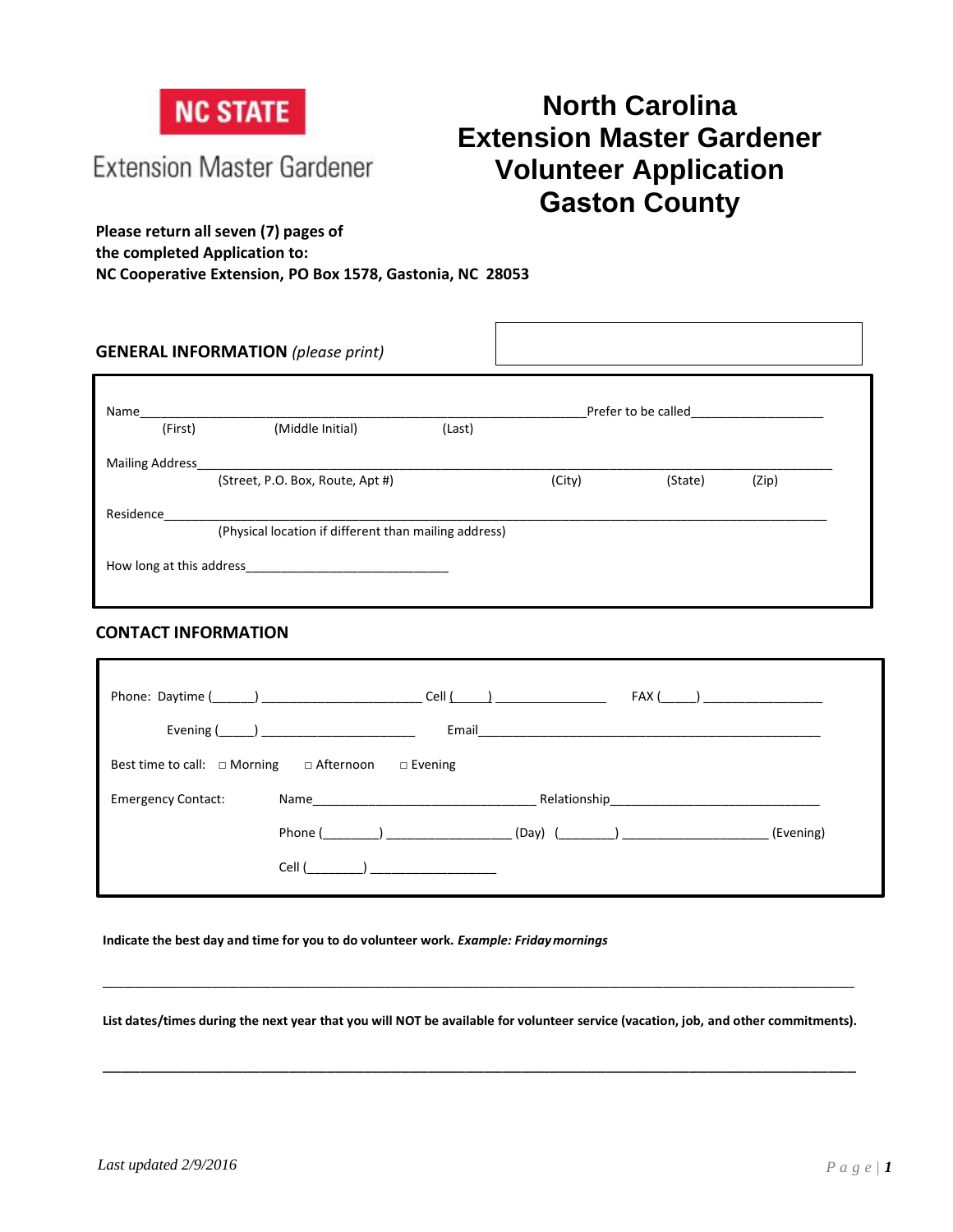### **EMPLOYMENT AND VOLUNTEER EXPERIENCE**

# **CURRENT EMPLOYMENT STATUS** *(please check one)*

 $\Box$  retired  $\Box$  work full time  $\Box$  work part time  $\Box$  not employed for pay

# **Please complete all occupation and volunteer positions for the last 10 years (add pages if necessary**.)

| <b>Current Occupation/Volunteer Position</b> | Employer/Organization           |                  |
|----------------------------------------------|---------------------------------|------------------|
| Employer/Organization Address                | Employer/Organization Telephone |                  |
| City, State, Zip                             | <b>Email Address</b>            | Employed From/To |
| Previous Occupation/Volunteer Position       | Employer/Organization           |                  |
| Employer/Organization Address                | Employer/Organization Telephone |                  |
| City, State, Zip                             | <b>Email Address</b>            | Employed From/To |
| Previous Occupation/Volunteer Position       | Employer/Organization           |                  |
| Employer/Organization Address                | Employer/Organization Telephone |                  |
| City, State, Zip                             | <b>Email Address</b>            | Employed From/To |

#### **Please list three references, not related to you, who you have known you for at least two years.**

| Name             | Address, City, State, Zip |              |
|------------------|---------------------------|--------------|
|                  |                           |              |
| Telephone Number | <b>Email Address</b>      | Relationship |
| Day              |                           |              |
| Evening          |                           |              |
| Name             | Address, City, State, Zip |              |
|                  |                           |              |
| Telephone Number | <b>Email Address</b>      | Relationship |
| Day              |                           |              |
| Evening          |                           |              |
| Name             | Address, City, State, Zip |              |
|                  |                           |              |
| Telephone Number | <b>Email Address</b>      | Relationship |
| Day              |                           |              |
| Evening          |                           |              |
|                  |                           |              |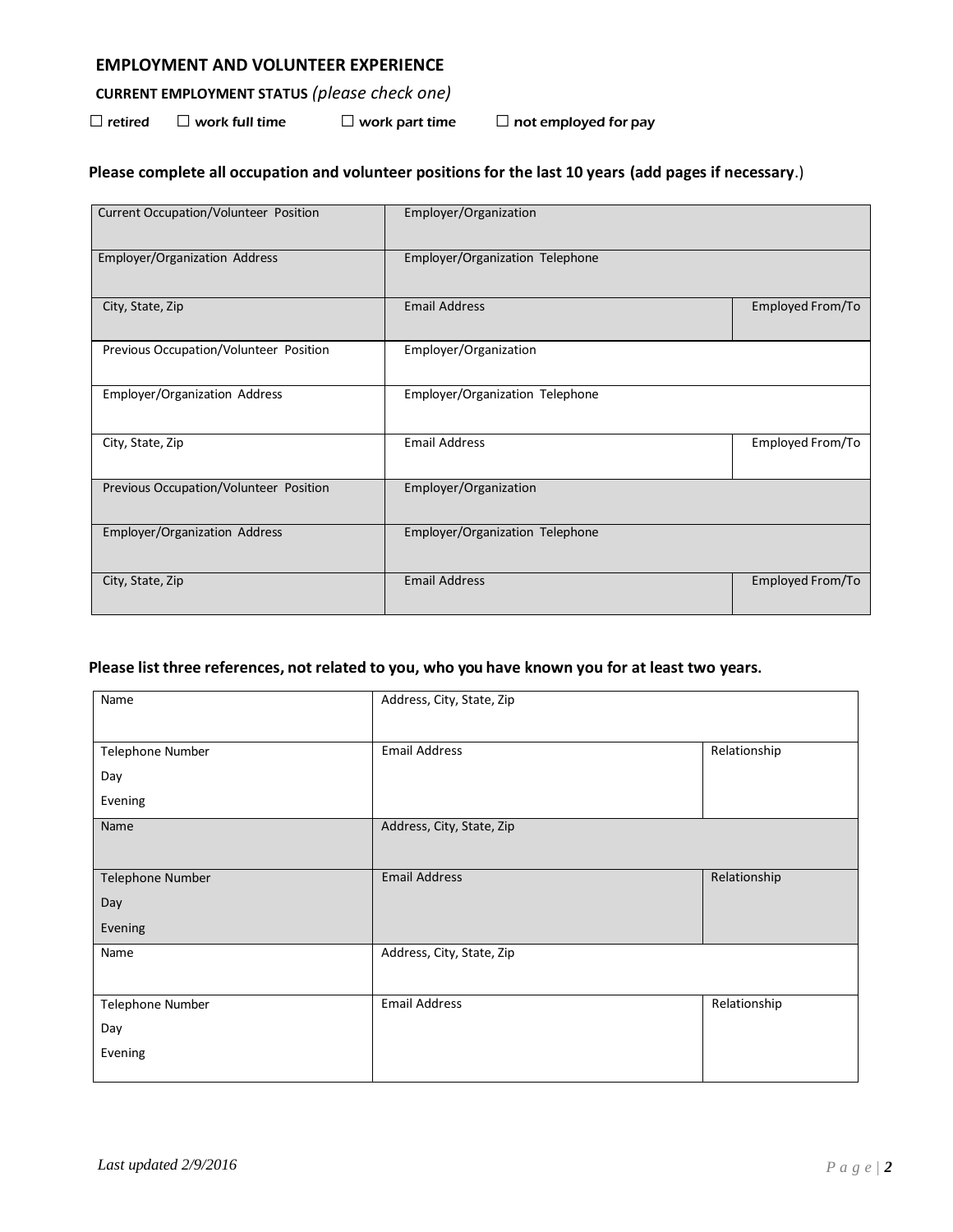#### **EDUCATION AND GARDEN EXPERIENCE**

Please circle your highest education level. 6 7 8 9 10 11 12 College: 1 2 3 4 5 6 7 8 List your top three areas of gardening interest. Example: vegetables, roses, houseplants, etc. List any gardening groups in which you are currently active. List Cooperative Extension programs you have participated in or services you have received. List volunteer roles you are most interested in performing.

List any special skills that you could contribute in a volunteer capacity. Examples: computers, graphic design, teaching, grant writing, etc.

List any formal training in horticulture/gardening.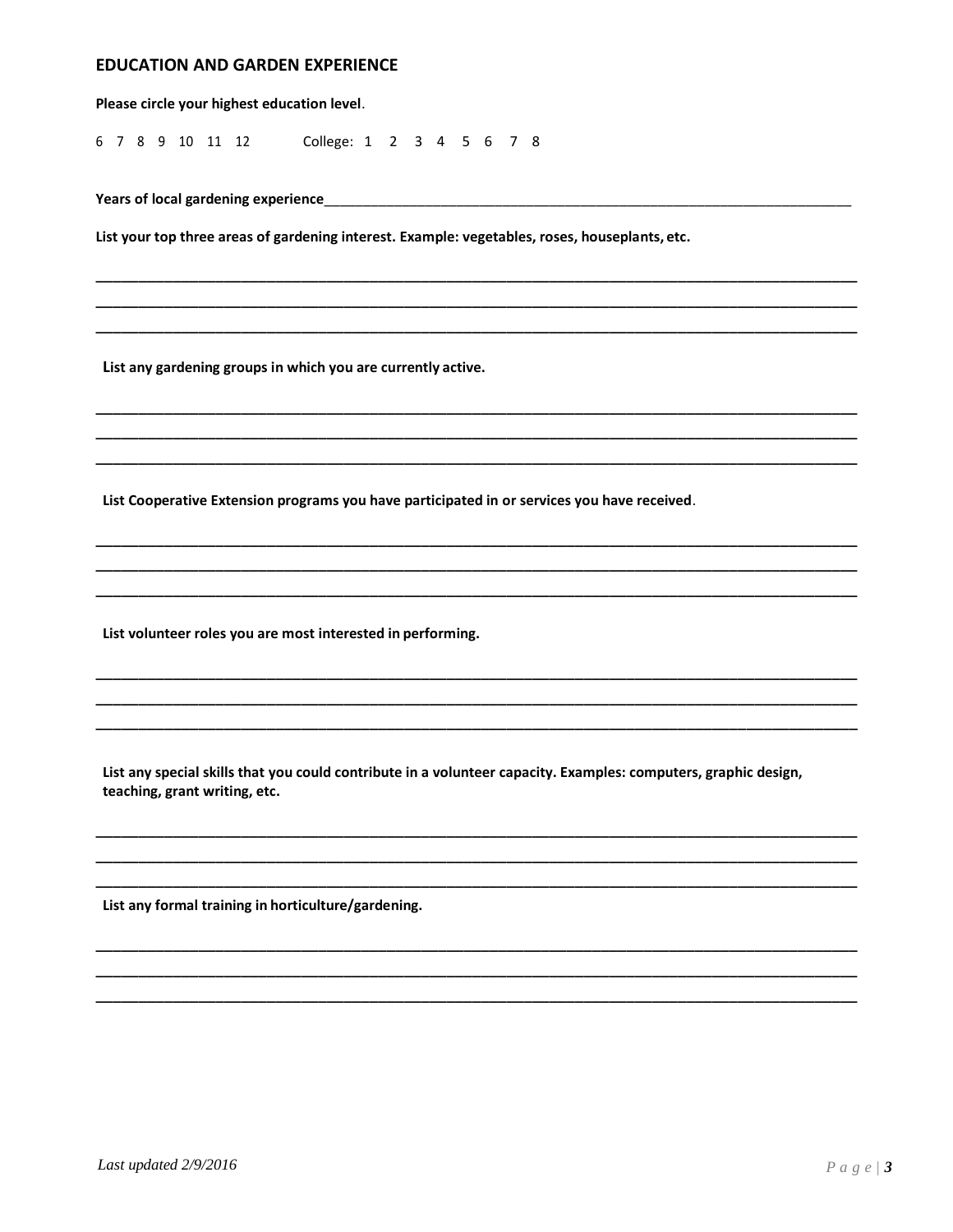I wish to become a participant in the North Carolina Extension Master Gardener Training Program, and would like to be accepted into the next class. I understand the applications will be screened to select the best candidates to assist with consumer horticulture education. If accepted, **I agree to volunteer a minimum of 40 hours of service to the NC State Gaston County Extension Master Gardener Volunteer program within one year following class completion.** I understand that to continue as an Extension Master Gardener Volunteer there are annual recertification requirements including both volunteer service and continuing education. There is a fee to cover the initial training, administrative and program expenses.

I agree to abide by all policies and procedures of North Carolina Cooperative Extension Service.

I understand that North Carolina State University and North Carolina A&T State University commit themselves to positive action to secure equal opportunity regardless of race, color, creed, national origin, religion, sex, age, veteran status or disability. In addition, the two Universities welcome all persons without regard to sexual orientation.

I hereby certify that all of the entries on this application are true and complete. Understand that any falsification of information herein constitutes cause for dismissal.

Applicant Signature Date Date Applicant Signature Date Date Date Date Date

#### **DEMOGRAPHIC DATA**

*The following information is requested solely for the purpose of determining compliance with Federal civil rightslaws; your response will not affect consideration of your application. NC Cooperative Extension policy prohibits unlawful discrimination based on race, sex, color, creed, religion, national origin, age, disability, or political affiliation*.

- 1. Gender *(optional)* □ Female **Q** Male  $\Box$  I identify using a different term 3. Race *(optional)* □ White □ Black/African American □ American Indian/Alaskan □ Asian □ Native Hawaiian/Pacific Islander 2. Ethnicity *(optional)*:  $\Box$  Hispanic □ Not Hispanic 4. I Live: □ On a farm
	- $\Box$  Rural area or town under 10,000 population
	- $\Box$  Town or city of 10,000 to 50,000 population
	- $\Box$  Suburb or city over 50,000 population
	- $\Box$  City over 50,000 population